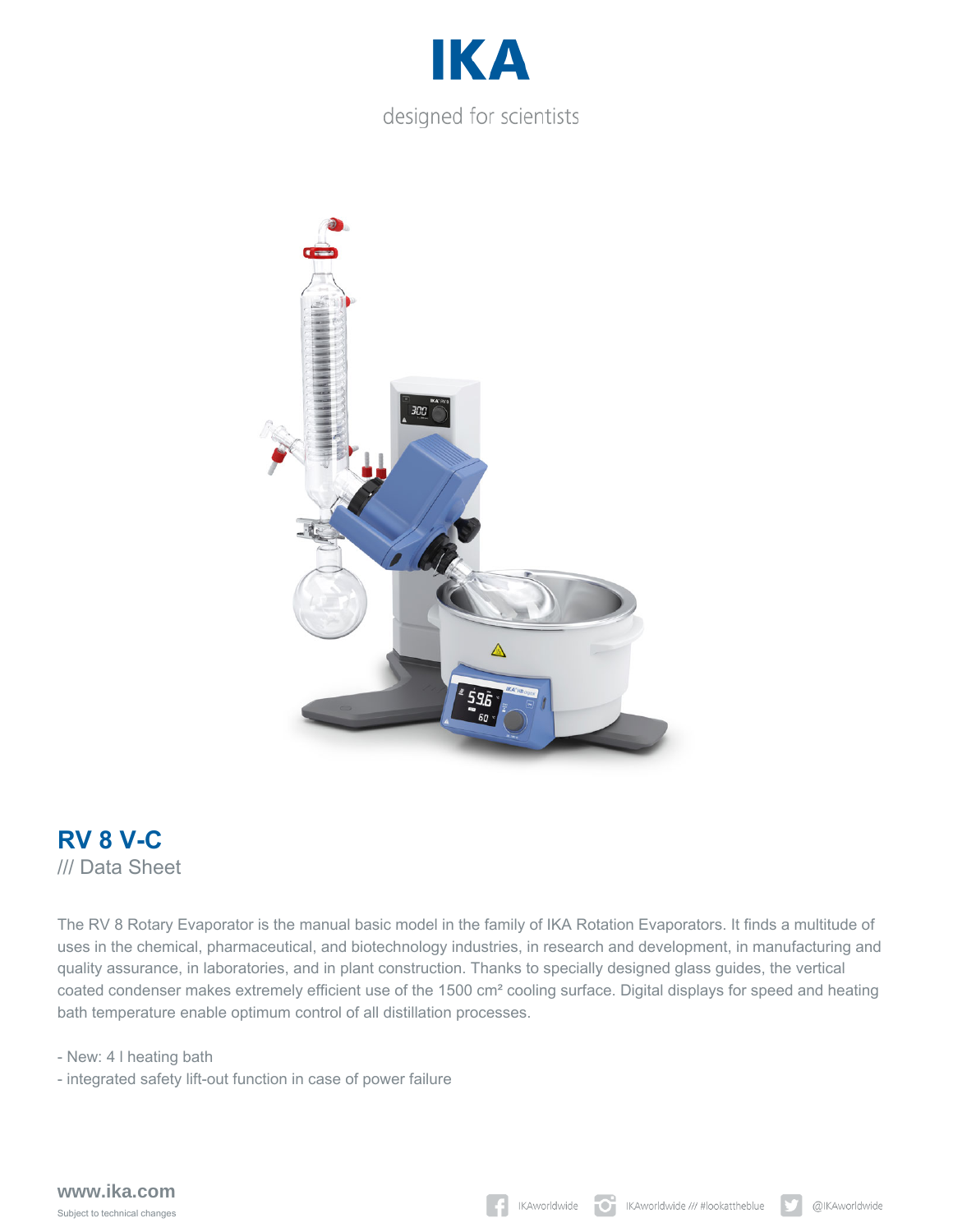

- package includes Woulff bottle
- water/oil heating bath with carrying handles
- locking button for fixing heating bath temperature
- clearly legible, glass-covered, black-and-white display panel
- locking mechanism: red indicator shows unlocked position of the vapor tube
- manual lift for precise positioning of the glassware
- adjustable immersion angle
- single-handed manual lift handling, suitable for left and right-handed operators
- speed range: 5 300 min-1
- low device voltage (24V) ensures user safety
- flask clamping mechanism with integrated push-off function for easy exchange of evaporation flasks
- high-efficiency condenser with 1500 cm² cooling surface low space requirements
- compatible with the entire range of IKA RV 10 glassware